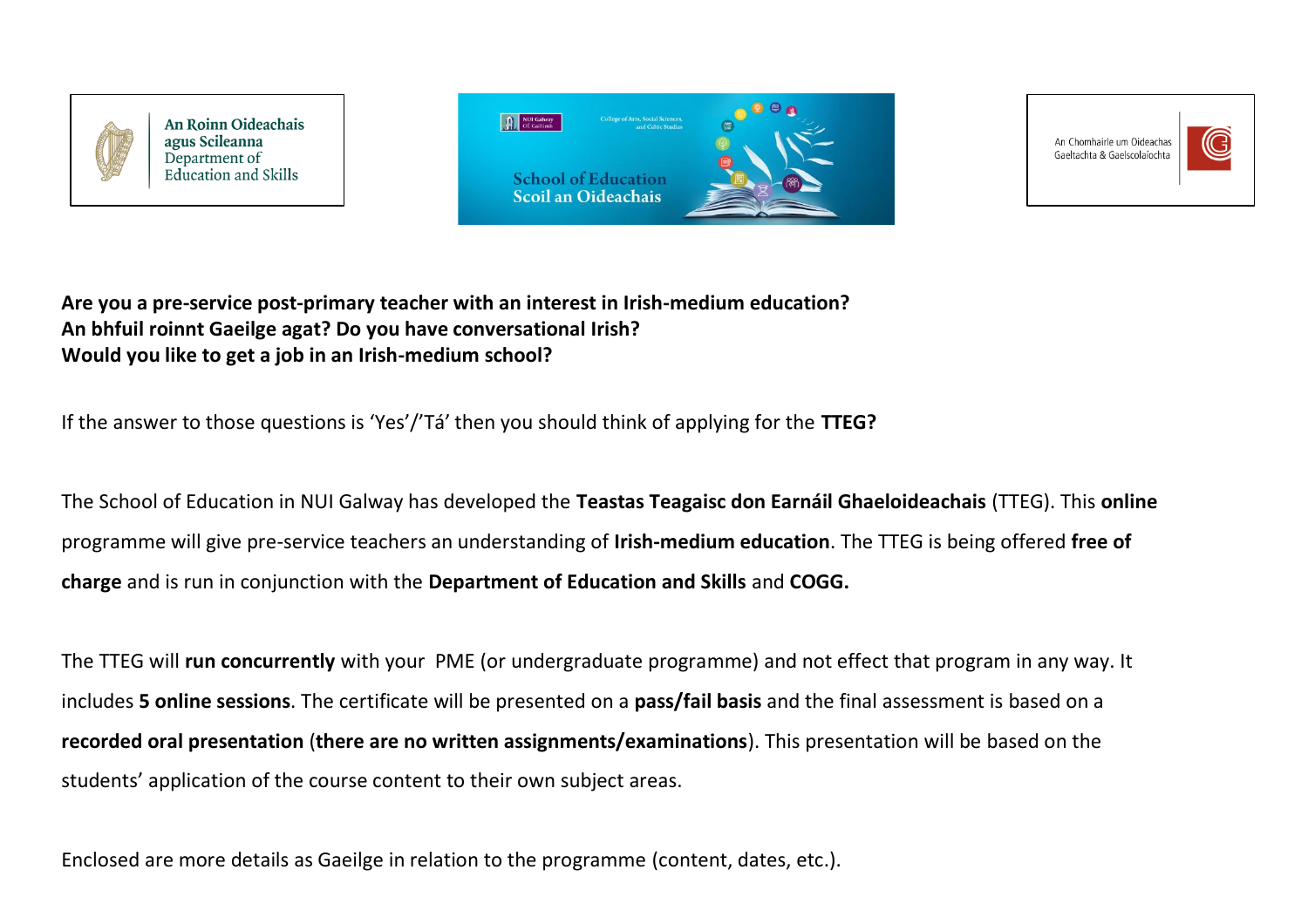## **Teastas Teagaisc don Earnáil Ghaeloideachais (TTEG)**

**An bhfuil tú ar chúrsa in oiliúint tosaigh múinteoirí? An bhfuil roinnt Gaeilge agat? An mbeadh suim agat post a fháil i scoil a bhíonn ag teagasc trí Ghaeilge?** 

**Ba cheart duit cuir isteach ar TTEG mar sin.** 

Tabharfaidh an **Teastas Teagaisc don Earnáil Ghaeloideachais** (TTEG) léargas agus tuiscint do na rannpháirtithe ar chomhthéacs agus dea-chleachtais iomaire an Ghaeloideachais ag an iar-bhunleibhéal. Tá an **TTEG** saor in aisce do **mhúinteoirí faoi oiliúint**. Tá an TTEG á chur ar fáil ag foireann an **Mháistir Ghairmiúil san Oideachas** in **Ollscoil na hÉireann, Gaillimh** i gcomhar leis an **Roinn Oideachais agus Scileanna** agus **COGG**.

Beidh an TTEG ag rith **ag an am céanna** le do chúrsa Pme (nó bunchéim) agus ní chuirfidh sé as don chúrsa sin ar aon slí. Beidh an cúrsa go hiomlán ar líne agus is **5 sheisiún** a bheidh ann san iomlán.Beidh an chéad seisiún ar an 28 Feabhra. Breis sonraí le fáil thíos.

Seo hiad na dátaí, amanna, ábhar srl. do na seisiúin ar líne.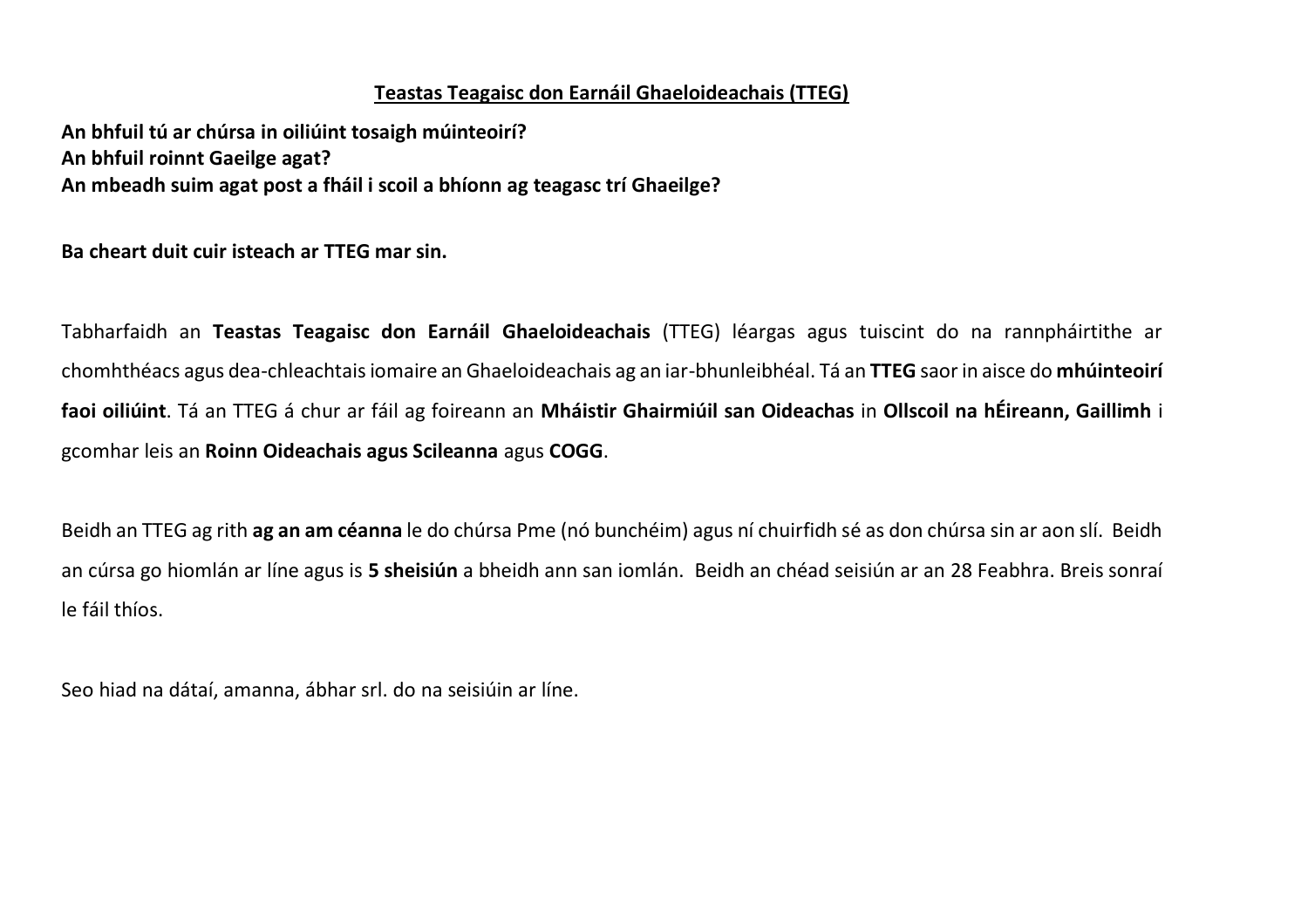| <b>Dáta</b> | <b>Teideal</b> | Lá       | Am              | <b>lonad</b> | Ábhar                               |
|-------------|----------------|----------|-----------------|--------------|-------------------------------------|
| 28/2        | Seisiún 1      | Dé Luain | $19.00 - 20.20$ | Ar líne      | Intreoir, leagan amach an chúrsa,   |
|             |                |          |                 |              | measúnú, comthéacs srl.             |
| 7/3         | Seisiún 2      | Dé Luain | 19.00 - 20.20   | Ar líne      | Stair, polasaithe, staid reatha,    |
|             |                |          |                 |              | comhthéacs na scoileanna Gaeltachta |
|             |                |          |                 |              | srl.                                |
| 14/3        | Seisiún 3      | Dé Luain | $19.00 - 20.20$ | Ar líne      | Foghlaim Teanga                     |
| 21/3        | Seisiún 4      | Dé Luain | $19.00 - 20.20$ | Ar líne      | <b>CLIL agus Tumoideachas 1</b>     |
| 28/3        | Seisiún 5      | Dé Luain | $19.00 - 20.20$ | Ar líne      | <b>CLIL agus Tumoideachas 2</b>     |

## **Measúnú:**

**Cur i láthair taifeadta 8 - 10 nóiméad.** Beidh sé bunaithe ar ábhar na seisiún a chur i bhfeidhm ar d'ábhar féin. Is ar bhonn **pas/teip** a bhronnfar an TTEG. Déanfar é seo a phlé a thuilleadh ag an gcéad seisiún.

**Cur chuige ar líne**: Úsáidfear an bogearra Zoom. Is cur chuige measctha a bheidh againn do na seisiúin ar líne; léachtaí, plé i ngrúpaí, malartú smaointe srl. Úsáidfear Seomraí Plé ('breakout rooms') leis an bplé seo a éascú/a reáchtáil.

**Tinreamh:** Caithfidh na scoláirí a bhí i láthair ag na seisiúin ar fad leis an TTEG a bhaint amach.

**Gaeilge:** Níl ag teastáil ach Gaeilge chumarsáideach leis an TTEG a dhéanamh.